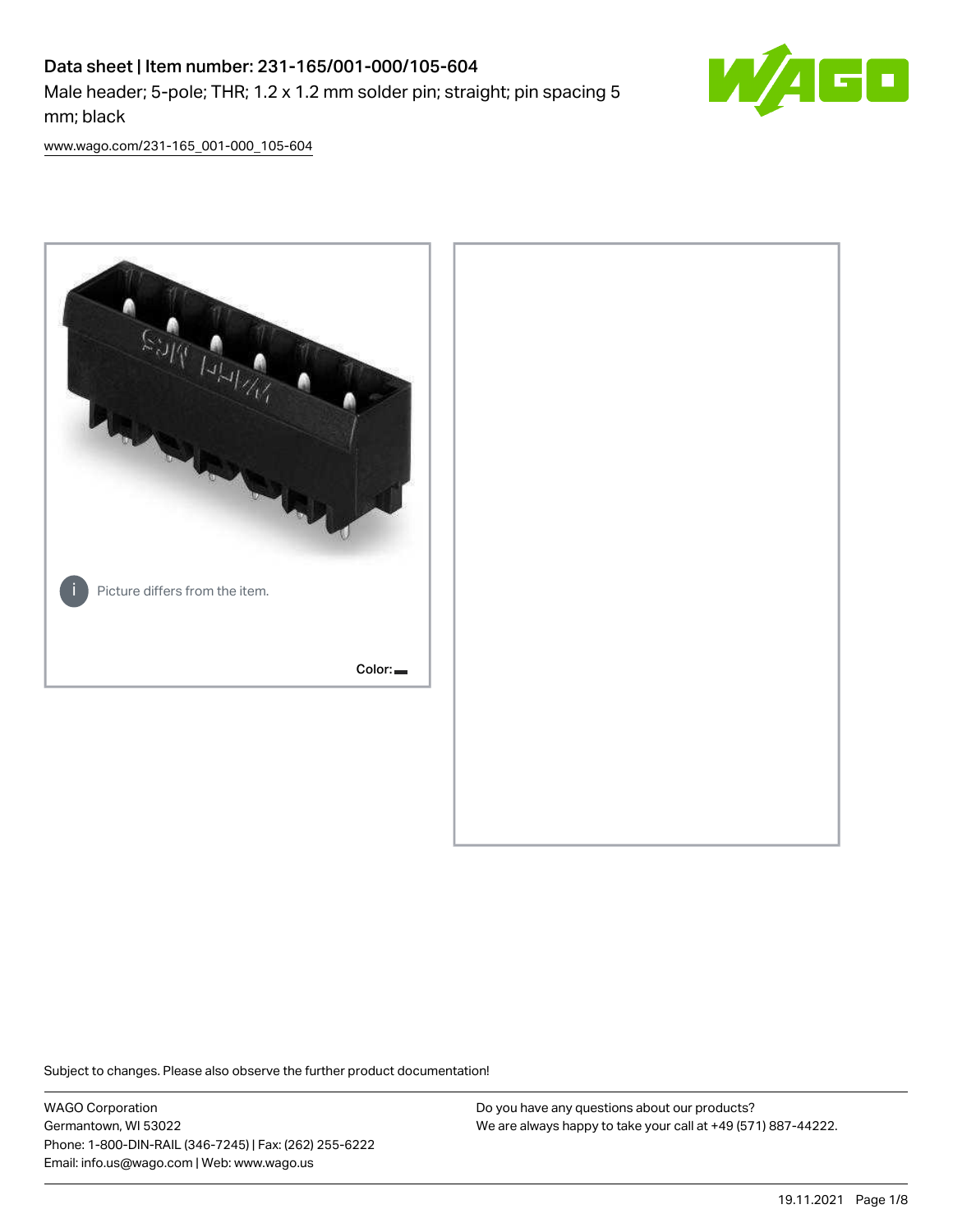

Dimensions in mm

 $L =$  (pole no. x pin spacing) + 3.2 mm

#### Item description

- THR male headers for reflow soldering in SMT applications
- Available in tape-and-reel packaging for automated pick-and-place PCB assembly
- $\blacksquare$ 1.2 x 1.2 mm solder pins allow nominal current up to 16 A, enhancing stability of shorter headers
- Also available in bulk packaging for manual placement
- $\blacksquare$ Male headers may be mounted horizontally or vertically
- $\blacksquare$ With coding fingers

Subject to changes. Please also observe the further product documentation! Data

WAGO Corporation Germantown, WI 53022 Phone: 1-800-DIN-RAIL (346-7245) | Fax: (262) 255-6222 Email: info.us@wago.com | Web: www.wago.us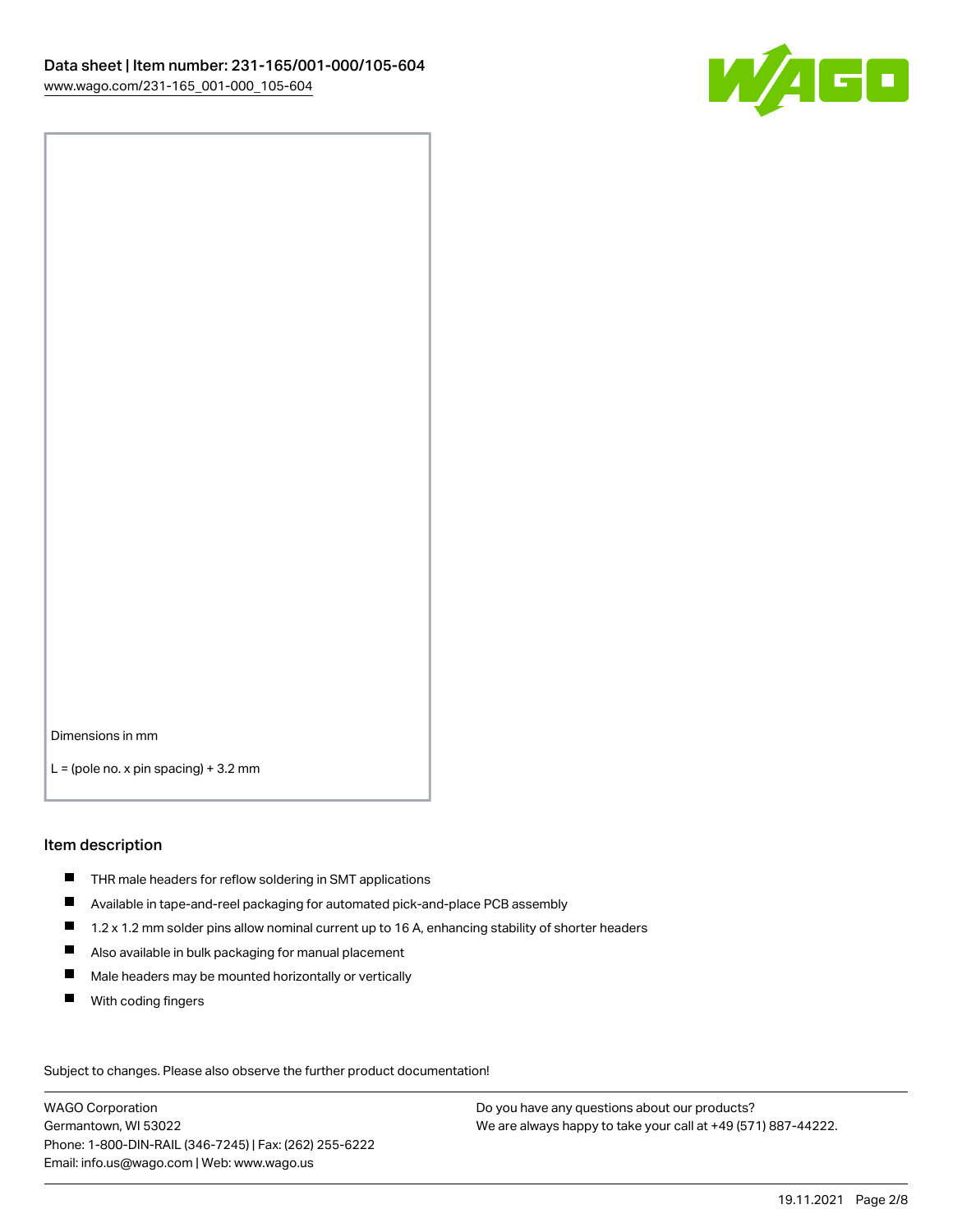

## Data Notes

| Safety information 1 | The MCS-MULTI CONNECTION SYSTEM includes connectors<br>without breaking capacity in accordance with DIN EN 61984. When<br>used as intended, these connectors must not be connected<br>/disconnected when live or under load. The circuit design should<br>ensure header pins, which can be touched, are not live when<br>unmated. |
|----------------------|-----------------------------------------------------------------------------------------------------------------------------------------------------------------------------------------------------------------------------------------------------------------------------------------------------------------------------------|
| Variants:            | Other pole numbers<br>Gold-plated or partially gold-plated contact surfaces<br>Other versions (or variants) can be requested from WAGO Sales or<br>configured at https://configurator.wago.com/                                                                                                                                   |

# Electrical data

## IEC Approvals

| Ratings per                 | IEC/EN 60664-1                                                        |
|-----------------------------|-----------------------------------------------------------------------|
| Rated voltage (III / 3)     | 250 V                                                                 |
| Rated surge voltage (III/3) | 4 <sub>k</sub> V                                                      |
| Rated voltage (III/2)       | 320 V                                                                 |
| Rated surge voltage (III/2) | 4 <sub>kV</sub>                                                       |
| Nominal voltage (II/2)      | 630 V                                                                 |
| Rated surge voltage (II/2)  | 4 <sub>k</sub> V                                                      |
| Rated current               | 16A                                                                   |
| Legend (ratings)            | $(III / 2)$ $\triangle$ Overvoltage category III / Pollution degree 2 |

## UL Approvals

| Approvals per                  | UL 1059 |
|--------------------------------|---------|
| Rated voltage UL (Use Group B) | 300 V   |
| Rated current UL (Use Group B) | 10 A    |
| Rated voltage UL (Use Group D) | 300 V   |
| Rated current UL (Use Group D) | 10 A    |

# Ratings per UL

| Rated voltage UL 1977     | coo v                                          |
|---------------------------|------------------------------------------------|
| Lcurrent UL 1977<br>Rated | ີ<br>$\sim$ $\sim$ $\sim$ $\sim$ $\sim$ $\sim$ |

Subject to changes. Please also observe the further product documentation!

WAGO Corporation Germantown, WI 53022 Phone: 1-800-DIN-RAIL (346-7245) | Fax: (262) 255-6222 Email: info.us@wago.com | Web: www.wago.us Do you have any questions about our products? We are always happy to take your call at +49 (571) 887-44222.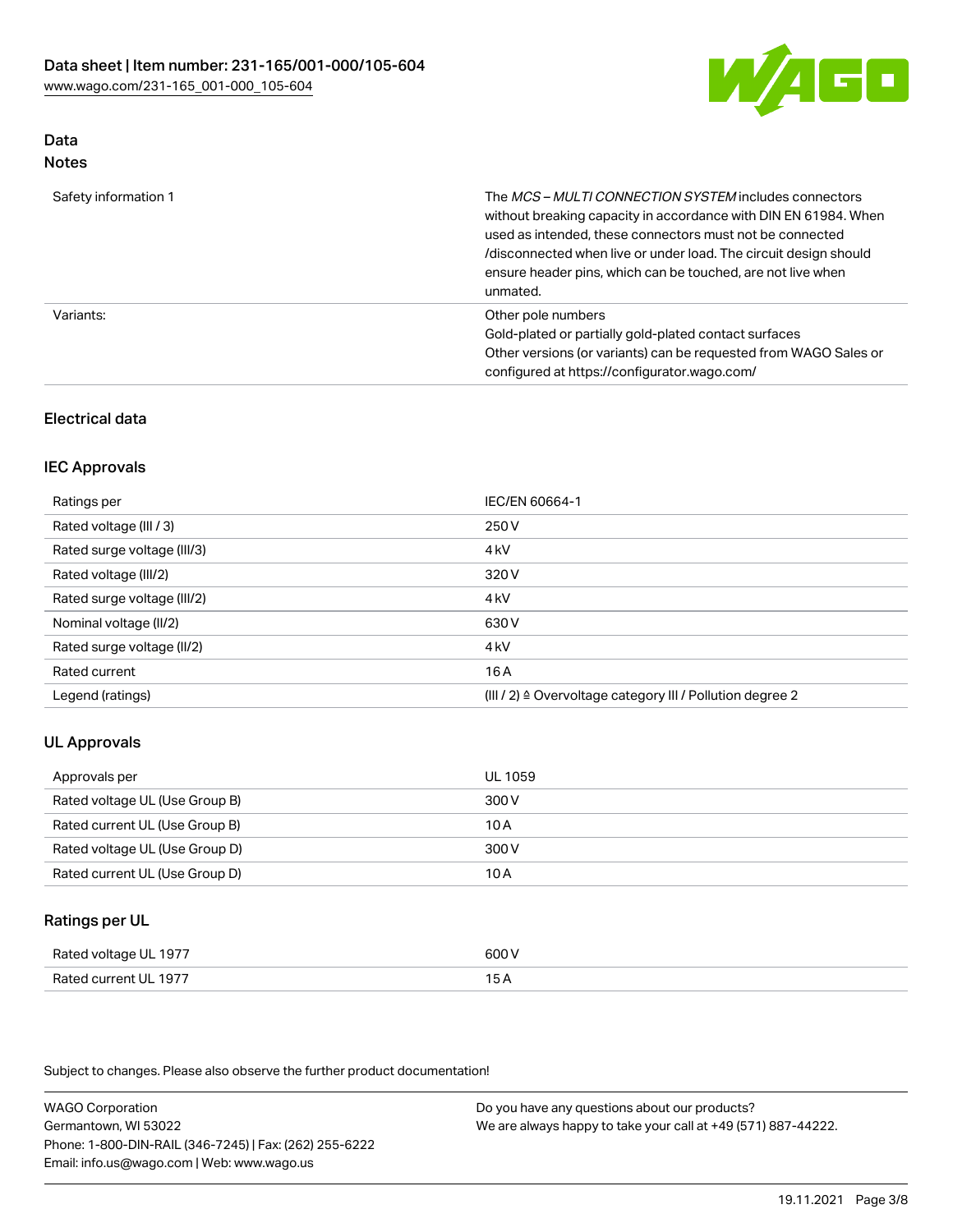

## CSA Approvals

| Approvals per                   | <b>CSA</b> |
|---------------------------------|------------|
| Rated voltage CSA (Use Group B) | 300 V      |
| Rated current CSA (Use Group B) | 10A        |
| Rated voltage CSA (Use Group D) | 300 V      |
| Rated current CSA (Use Group D) | 10A        |
| Connection data                 |            |

| Total number of potentials |  |
|----------------------------|--|
| Number of connection types |  |
| Number of levels           |  |

#### Connection 1

# Physical data

| Pin spacing                        | 5 mm / 0.197 inch        |
|------------------------------------|--------------------------|
| Width                              | 28.2 mm / 1.11 inch      |
| Height                             | 14.4 mm / 0.567 inch     |
| Height from the surface            | 12 mm / 0.472 inch       |
| Depth                              | 8.4 mm / 0.331 inch      |
| Solder pin length                  | $2.4 \text{ mm}$         |
| Solder pin dimensions              | $1.2 \times 1.2$ mm      |
| Plated through-hole diameter (THR) | 1.7 <sup>(+0.1)</sup> mm |

## Plug-in connection

| Contact type (pluggable connector) | Male connector/plug |
|------------------------------------|---------------------|
| Connector (connection type)        | for PCB             |
| Mismating protection               | No                  |
| Mating direction to the PCB        | 90°                 |
| Locking of plug-in connection      | Without             |

# PCB contact

| DCRC<br>'CB Contact | THR |
|---------------------|-----|
|---------------------|-----|

Subject to changes. Please also observe the further product documentation!

| <b>WAGO Corporation</b>                                | Do you have any questions about our products?                 |
|--------------------------------------------------------|---------------------------------------------------------------|
| Germantown, WI 53022                                   | We are always happy to take your call at +49 (571) 887-44222. |
| Phone: 1-800-DIN-RAIL (346-7245)   Fax: (262) 255-6222 |                                                               |
| Email: info.us@wago.com   Web: www.wago.us             |                                                               |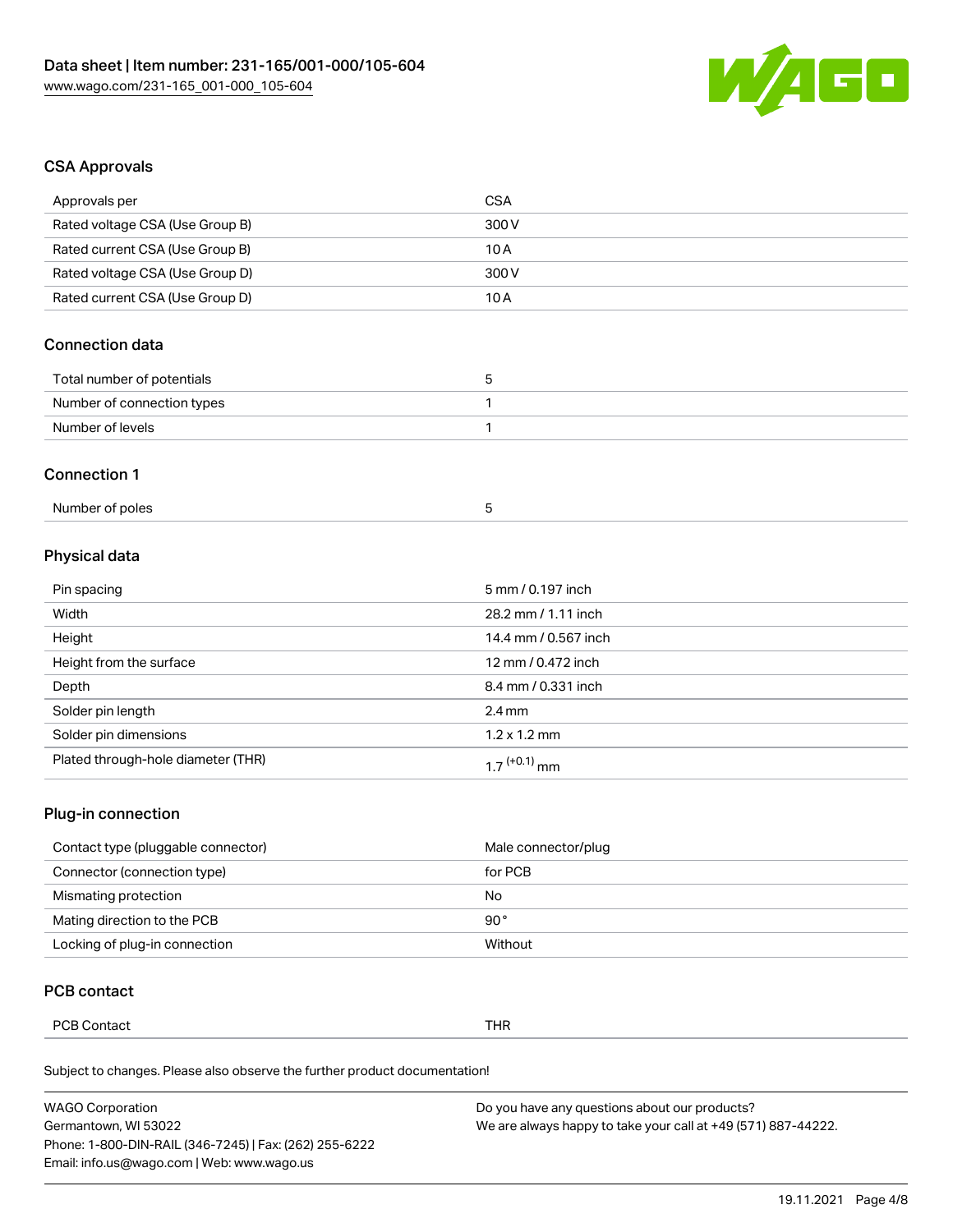

| Solder pin arrangement              | over the entire male connector (in-line) |
|-------------------------------------|------------------------------------------|
| Number of solder pins per potential |                                          |

#### Material data

| Color                       | black                                  |
|-----------------------------|----------------------------------------|
| Material group              |                                        |
| Insulation material         | Polyphthalamide (PPA GF)               |
| Flammability class per UL94 | V <sub>0</sub>                         |
| Contact material            | Electrolytic copper (E <sub>Cu</sub> ) |
| Contact plating             | tin-plated                             |
| Fire load                   | 0.037 MJ                               |
| Weight                      | 2g                                     |

#### Environmental requirements

| Limit temperature range<br>. | $+100 °C$<br>-60 |
|------------------------------|------------------|
|------------------------------|------------------|

# Commercial data

| Product Group         | 3 (Multi Conn. System) |
|-----------------------|------------------------|
| PU (SPU)              | 200 Stück              |
| Packaging type        | box                    |
| Country of origin     | PL                     |
| <b>GTIN</b>           | 4045454000271          |
| Customs tariff number | 85366990990            |

# Approvals / Certificates

#### Country specific Approvals

|                     |                                               |                                 | Certificate     |
|---------------------|-----------------------------------------------|---------------------------------|-----------------|
| Logo                | Approval                                      | <b>Additional Approval Text</b> | name            |
|                     | <b>CB</b><br><b>DEKRA Certification B.V.</b>  | IEC 61984                       | NL-39756        |
| 9Р                  | <b>CSA</b><br><b>DEKRA Certification B.V.</b> | C <sub>22.2</sub>               | LR 18677-<br>25 |
| <b>UL-Approvals</b> |                                               |                                 |                 |

|      |          |                          | ∩ertificate |
|------|----------|--------------------------|-------------|
| Logo | Approval | Additional Approval Text | name        |
|      |          |                          |             |

Subject to changes. Please also observe the further product documentation!

| <b>WAGO Corporation</b>                                | Do you have any questions about our products?                 |
|--------------------------------------------------------|---------------------------------------------------------------|
| Germantown, WI 53022                                   | We are always happy to take your call at +49 (571) 887-44222. |
| Phone: 1-800-DIN-RAIL (346-7245)   Fax: (262) 255-6222 |                                                               |
| Email: info.us@wago.com   Web: www.wago.us             |                                                               |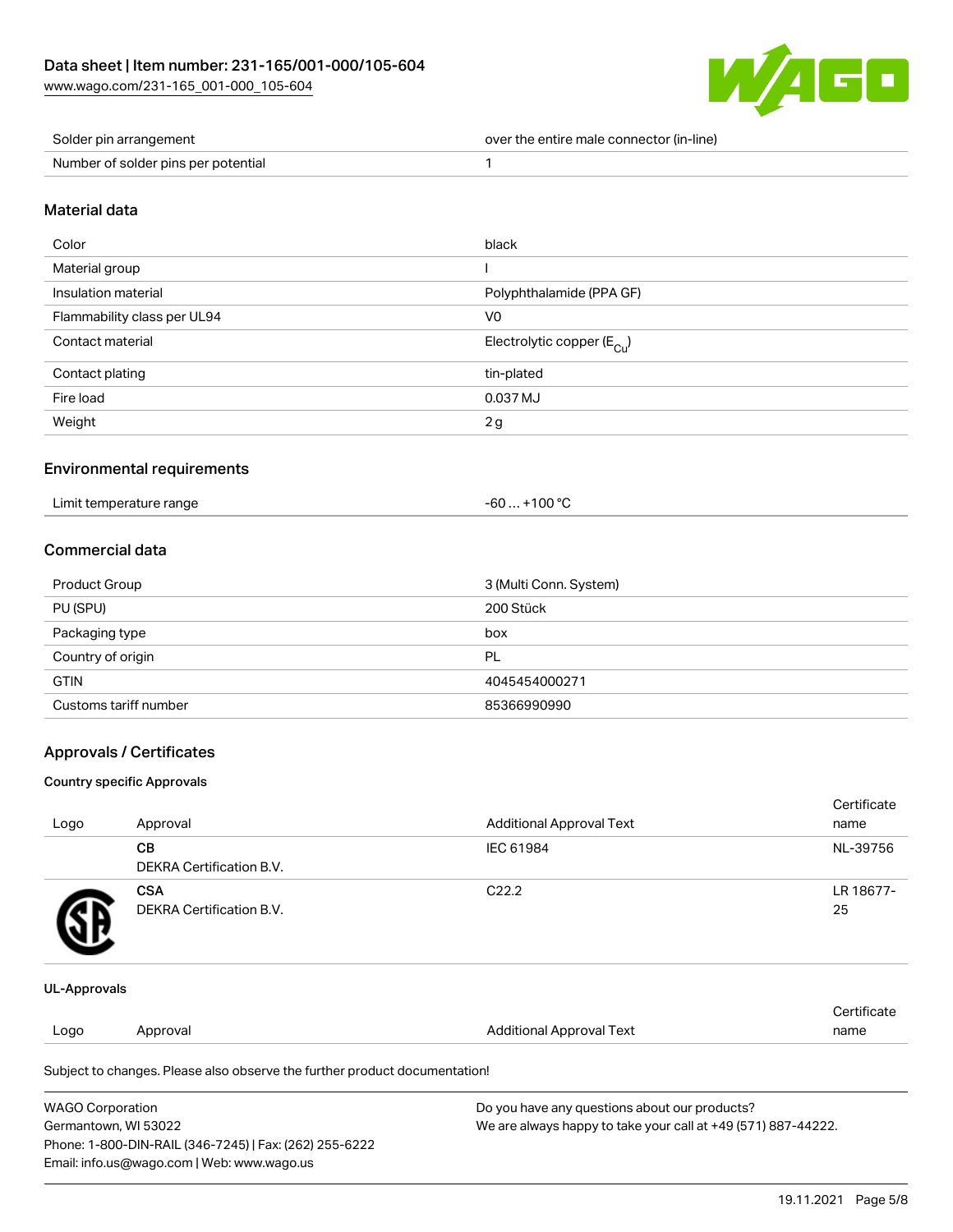# Data sheet | Item number: 231-165/001-000/105-604

[www.wago.com/231-165\\_001-000\\_105-604](http://www.wago.com/231-165_001-000_105-604)



|                                                                                                          | UL<br>Underwriters Laboratories Inc.         | UL 1059                      |                      | E45172   |
|----------------------------------------------------------------------------------------------------------|----------------------------------------------|------------------------------|----------------------|----------|
|                                                                                                          |                                              |                              |                      |          |
|                                                                                                          | <b>UR</b>                                    | <b>UL 1977</b>               |                      | E45171   |
|                                                                                                          | Underwriters Laboratories Inc.               |                              |                      |          |
| Counterpart                                                                                              |                                              |                              |                      |          |
| Item no.231-105/026-000<br>Female plug; 5-pole; 12 AWG max; pin spacing 5 mm; 1 conductor per pole; gray |                                              | www.wago.com/231-105/026-000 |                      |          |
| Coding                                                                                                   | <b>Optional accessories</b>                  |                              |                      |          |
| Intermediate plate                                                                                       |                                              |                              |                      |          |
|                                                                                                          | Item no.: 231-500                            |                              |                      |          |
|                                                                                                          | Spacer; for formation of groups; light gray  | www.wago.com/231-500         |                      |          |
| $C$ oding                                                                                                |                                              |                              |                      |          |
|                                                                                                          | Item no.: 231-129                            |                              |                      |          |
|                                                                                                          | Coding key; snap-on type; light gray         |                              | www.wago.com/231-129 |          |
| <b>Downloads</b>                                                                                         |                                              |                              |                      |          |
| Documentation                                                                                            |                                              |                              |                      |          |
| <b>Additional Information</b>                                                                            |                                              |                              |                      |          |
| Technical explanations                                                                                   |                                              | 2019 Apr 3                   | pdf<br>2.0 MB        | Download |
| <b>THR Soldering Process</b>                                                                             |                                              |                              | pdf<br>548.2 kB      | Download |
| <b>CAD files</b>                                                                                         |                                              |                              |                      |          |
| PCB Design                                                                                               |                                              |                              |                      |          |
|                                                                                                          | Symbol and Footprint 231-165/001-000/105-604 |                              | <b>URL</b>           | Download |

CAx data for your PCB design, consisting of "schematic symbols and PCB footprints", allow easy integration of the WAGO component into your development environment.

Subject to changes. Please also observe the further product documentation!

WAGO Corporation Germantown, WI 53022 Phone: 1-800-DIN-RAIL (346-7245) | Fax: (262) 255-6222 Email: info.us@wago.com | Web: www.wago.us Do you have any questions about our products? We are always happy to take your call at +49 (571) 887-44222.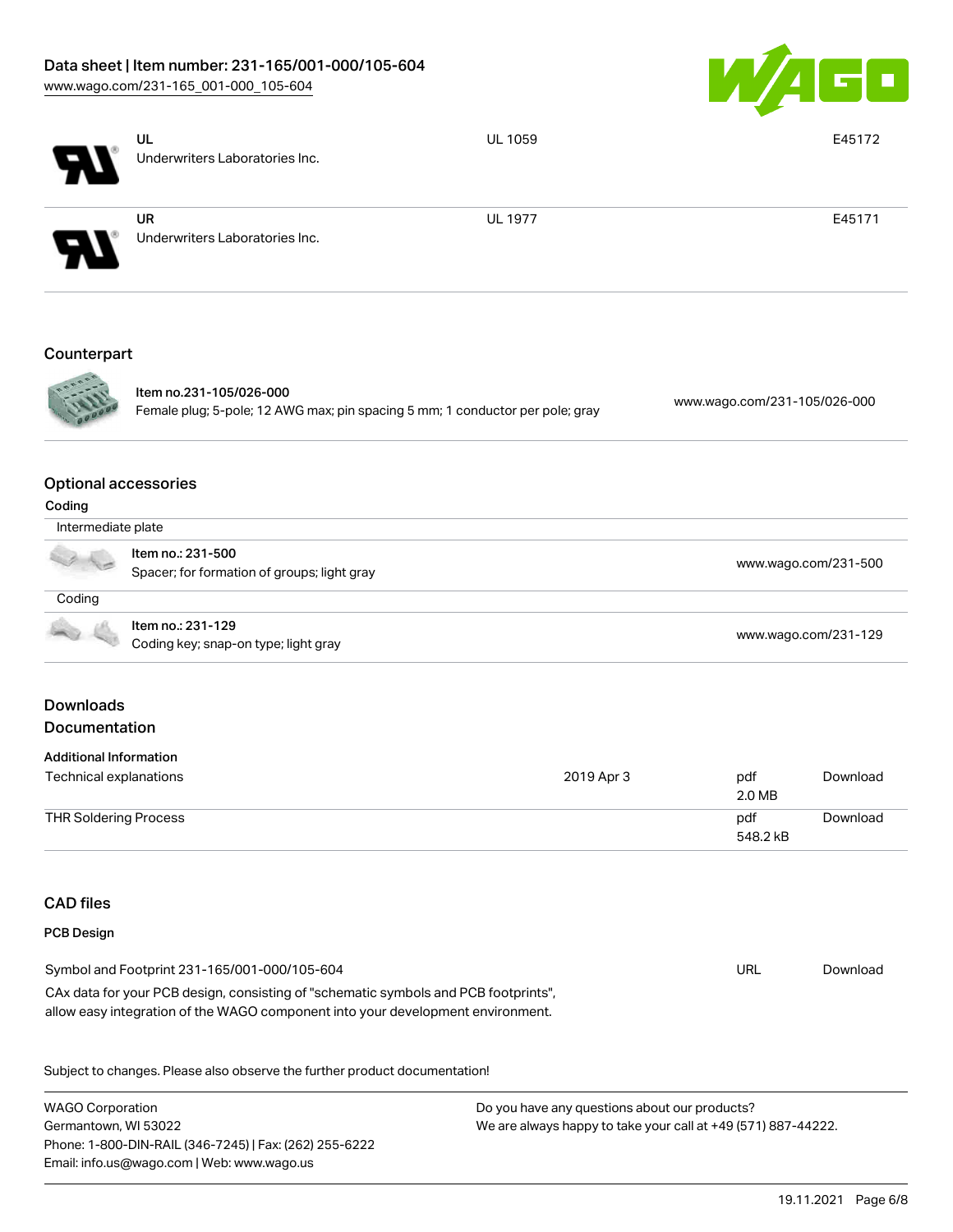

#### Supported formats:

- $\blacksquare$ Accel EDA 14 & 15
- $\blacksquare$ Altium 6 to current version
- $\blacksquare$ Cadence Allegro
- $\blacksquare$ **DesignSpark**
- $\blacksquare$ Eagle Libraries
- $\blacksquare$ KiCad
- $\blacksquare$ Mentor Graphics BoardStation
- $\blacksquare$ Mentor Graphics Design Architect
- $\blacksquare$ Mentor Graphics Design Expedition 99 and 2000
- $\blacksquare$ OrCAD 9.X PCB and Capture
- $\blacksquare$ PADS PowerPCB 3, 3.5, 4.X, and 5.X
- $\blacksquare$ PADS PowerPCB and PowerLogic 3.0
- $\blacksquare$ PCAD 2000, 2001, 2002, 2004, and 2006
- $\blacksquare$ Pulsonix 8.5 or newer
- $\blacksquare$ STL
- 3D STEP П
- П TARGET 3001!
- $\blacksquare$ View Logic ViewDraw
- П Quadcept
- $\blacksquare$ Zuken CadStar 3 and 4
- Zuken CR-5000 and CR-8000 П

PCB Component Libraries (EDA), PCB CAD Library Ultra Librarian

#### Environmental Product Compliance

#### Compliance Search

Environmental Product Compliance 231-165/001-000/105-604 THR male header; 1.2 x 1.2 mm solder pin; straight; Pin spacing 5 mm; 5-pole; black URL [Download](https://www.wago.com/global/d/ComplianceLinkMediaContainer_231-165_001-000_105-604)

## Installation Notes

Subject to changes. Please also observe the further product documentation!

WAGO Corporation Germantown, WI 53022 Phone: 1-800-DIN-RAIL (346-7245) | Fax: (262) 255-6222 Email: info.us@wago.com | Web: www.wago.us